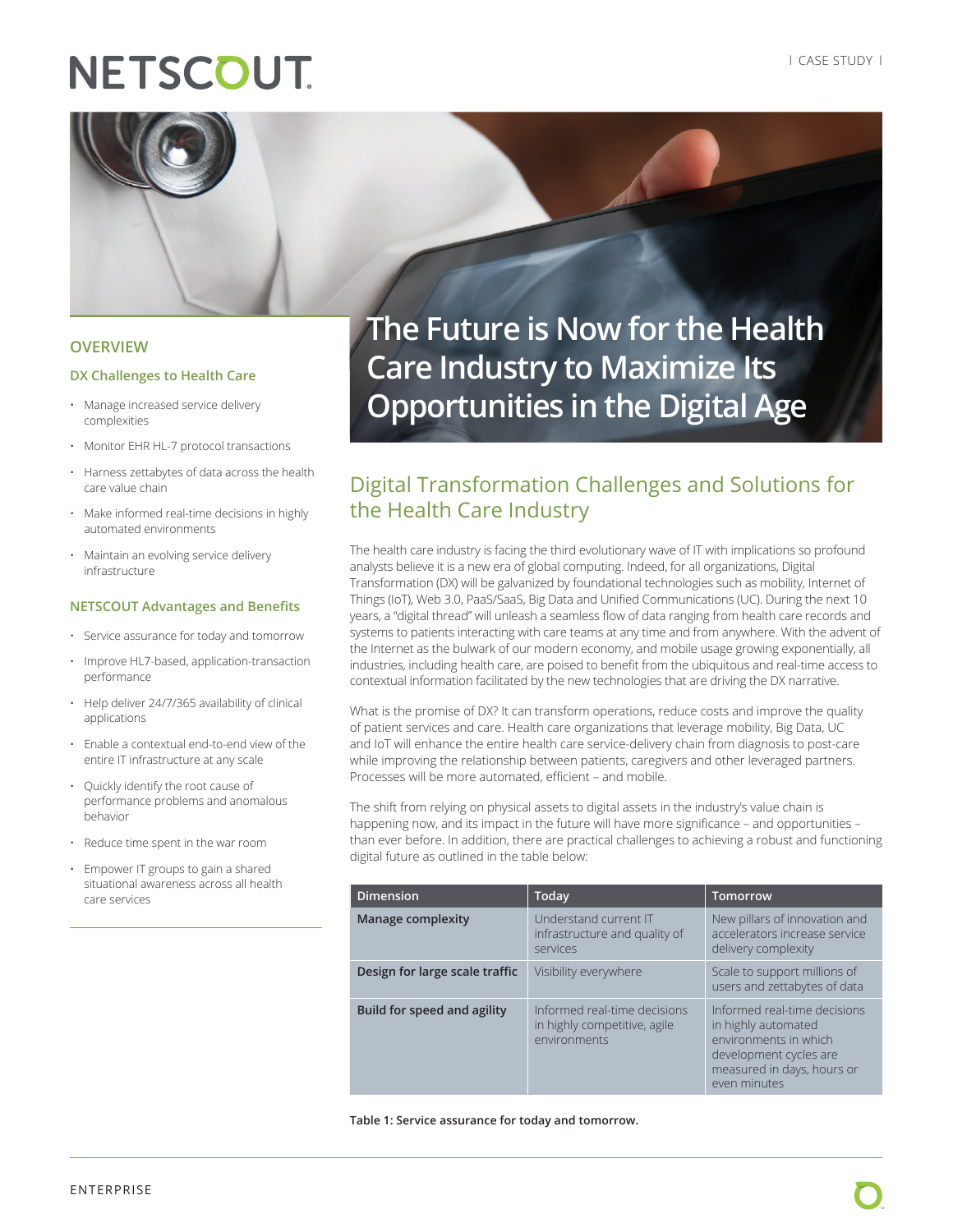

#### **The Impact of DX upon the Health Care Industry**

Why are the mandates of DX so vital to the health care industry? The short answer is that this digital revolution will impact how health care providers diagnose, monitor, manage and track patient health. But how? What are the elements at work that have caused, and will cause, such quantum shifts that will impact an entire industry? The essential purpose of DX is to provide "agility" that will enhance and refine operational processes, and improve patient experience while reducing costs. The digital services so integral to health care include electronic medical records (EMR), electronic health records (EHR) and enterprise resource planning (ERP) systems. Also, Oracle® databases, Microsoft Exchange® email services, UC, bring-your-own-device (BYOD) initiatives and Voice over IP (VoIP) coupled with telemedicine are indispensable as well and are taxing networks, servers and databases like never before.

These digital services are inextricably linked in the health care service-delivery chain. Everything from portable medical imaging to wellness to portable diagnostic tools to crowd-sourcing, genomic applications like decoding one's DNA on a portable device – are revolutionizing the industry. The end result will ultimately be better patient care.

DX velocity and its myriad number of digital services are driving health care, but risk is everywhere from infrastructure and application integration to disaster recovery and provisioning of services. As such, improving network visibility and understanding the interrelationships of service delivery components with actionable intelligence are vital.

Moreover, maintaining an evolving service delivery infrastructure is important but service performance issues can extend mean time to knowledge (MTTK) and mean time to repair (MTTR), potentially costing millions.

#### **Patient Demands and Expectations**

Health care organizations can't ignore the new digital reality. Delays in EMR performance tasks, for example, which are initiated literally millions of times a day from opening charts to scheduling clinical tests to administering medication to reviewing and updating patient records, can diminish clinical efficiency. That undermines patient care.

Some of the specific problems IT professionals in the health care industry face with the insurgence of DX include:

- Maintaining an evolving service delivery infrastructure
- Pinpointing service performance issues
- Ensuring 24/7/365 availability of clinical applications

Patient empowerment, too, is driving dramatic change in health care. Today, consumers expect personalized health services to provide diagnoses, cost-effective disease prevention guidance and with all of it underscored by secure, backend record keeping and billing. IoT factors into this trend too as consumer adoption of wearable, health monitoring devices is flourishing with several million utilizing such devices in their daily life.<sup>1</sup> In fact, according to Goldman Sachs, IoT technology alone will save health care providers billions in the near future.<sup>2</sup>

#### **The Solution to Your DX and Service Assurance Needs**

Confidence in delivering the best patient care is only possible with timely access to information. That's why continuous monitoring of traffic-based data and real-time analytics is so paramount to determining the best treatment pathways and achieving successful patient outcomes.

One of the critical components for health care providers is the continuous monitoring of EHR transactions. The ability to assess performance metrics and EHR transaction status is crucial for successful clinical practice and health services, and now with the passage of the Affordable Care Act, it is a regulatory requirement.

Health care providers must be able to track Health Level-7 (HL7) protocol transactions as well as measure HL7-based application transaction performance, discover associated error messages and decode HL7 data fields.